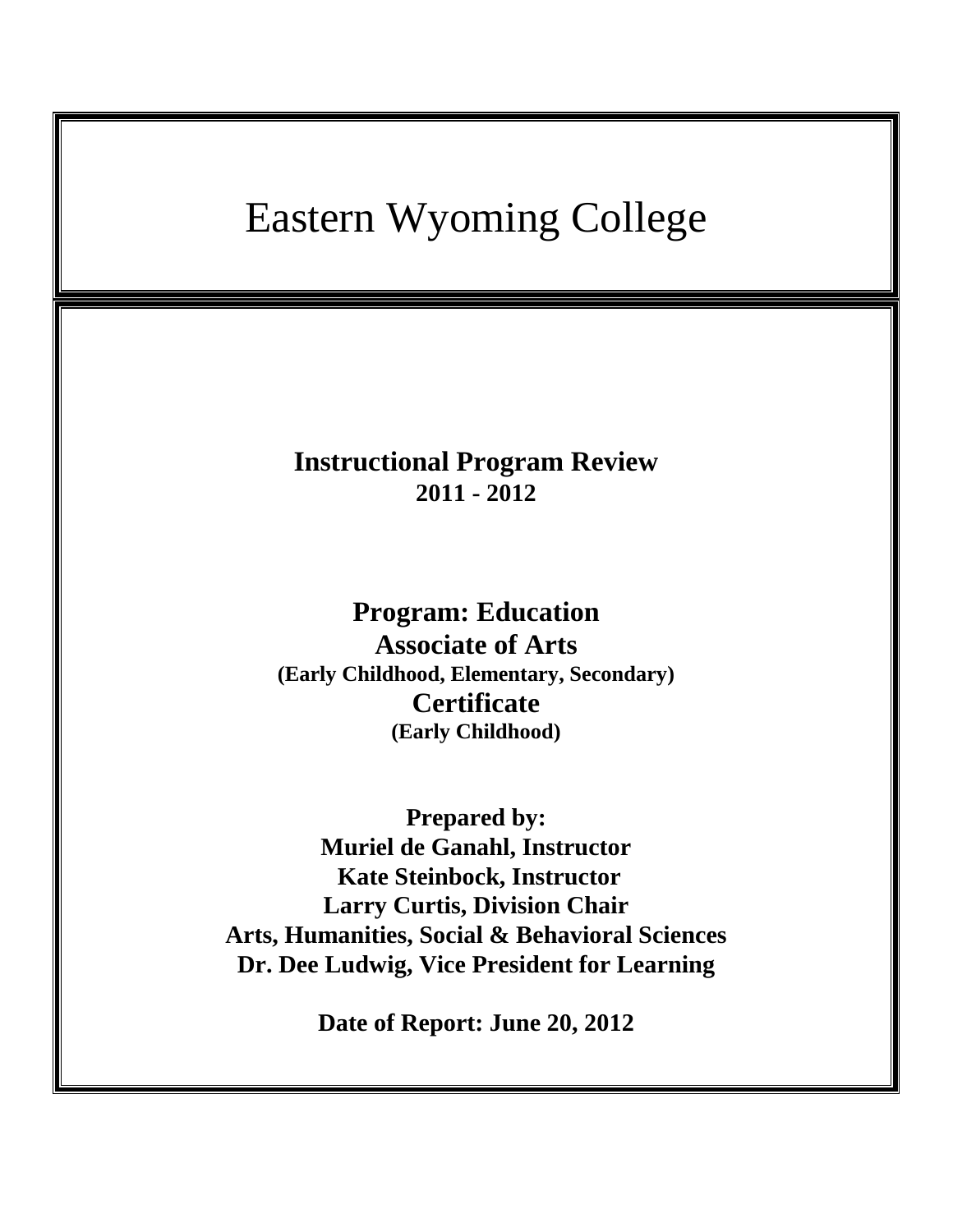# **EASTERN WYOMING COLLEGE Instructional Program Review**

**Program Name:** Education (Early Childhood, Elementary, Secondary)

### **Part I: Statistical Data from the past three years:**

|                                  | 2009-2010 | $2010 - 2011$ * | $2011 - 2012$ * | 5-Year  |
|----------------------------------|-----------|-----------------|-----------------|---------|
|                                  |           |                 |                 | Average |
| <b>Annualized FTE Enrollment</b> | 35.7      | 40.6            | 47.4            | 37.0    |
| <b>Annualized FTE Faculty</b>    | 4.1       | 3.6             | 3.9             | 4.0     |
| # Students                       | 97        | 113             | 113             | 100     |
| # Graduated                      | 25        | 18              | 19              | 18      |

 $\text{FTE} = \text{Full-time equivalent}$  Notes:

Modes of Delivery:

 $\boxed{x}$  online  $\boxed{x}$  compressed video  $\boxed{x}$  face-to-face

Advisory Committee Members and Title or Role: (if applicable) There is an advisory committee for Early Childhood with the following membership:

| <b>Tammy Mohr</b>        | Director - Community Hospital Childcare Center |
|--------------------------|------------------------------------------------|
| Adele Smith              | <b>Community Member</b>                        |
| <b>Molly Moorehouse</b>  | Director – Wee Pals                            |
| Tonya Nepper             | Director – Torrington Learning Center          |
| Brandie Lujan            | <b>Student Representative</b>                  |
| Susan Keller             | Reading Specialist – Trail Elementary          |
| <b>Brenda Lovercheck</b> | Counselor - Lincoln Elementary                 |
| JoEllen Keigley          | Director – ETSS Grant                          |

Community Partners or Internships: (if applicable) We partner with the local school district to provide practicum experiences for students enrolled in EDUC 2100 (Practicum). The Early Childhood Education program partners with Torrington Learning Center, Wee Pals, and Wyoming Child and Family throughout the region to provide lab experiences for our students.

Revisions in Curriculum Since Last Review:

Early Childhood:

The Early Childhood Education Certificate program was revised during the summer of 2011. This new certificate program will enable students to meet the entry level requirements for employment in an early childhood care and education setting, specifically meeting the Child Development Associate (CDA) requirements established by newly updated federal Head Start guidelines. Students will gain basic knowledge of child development and acquire the fundamental skills necessary to effectively educate and care for young children. The program provides professional training through a combination of coursework and applied experiences working with children. Additionally,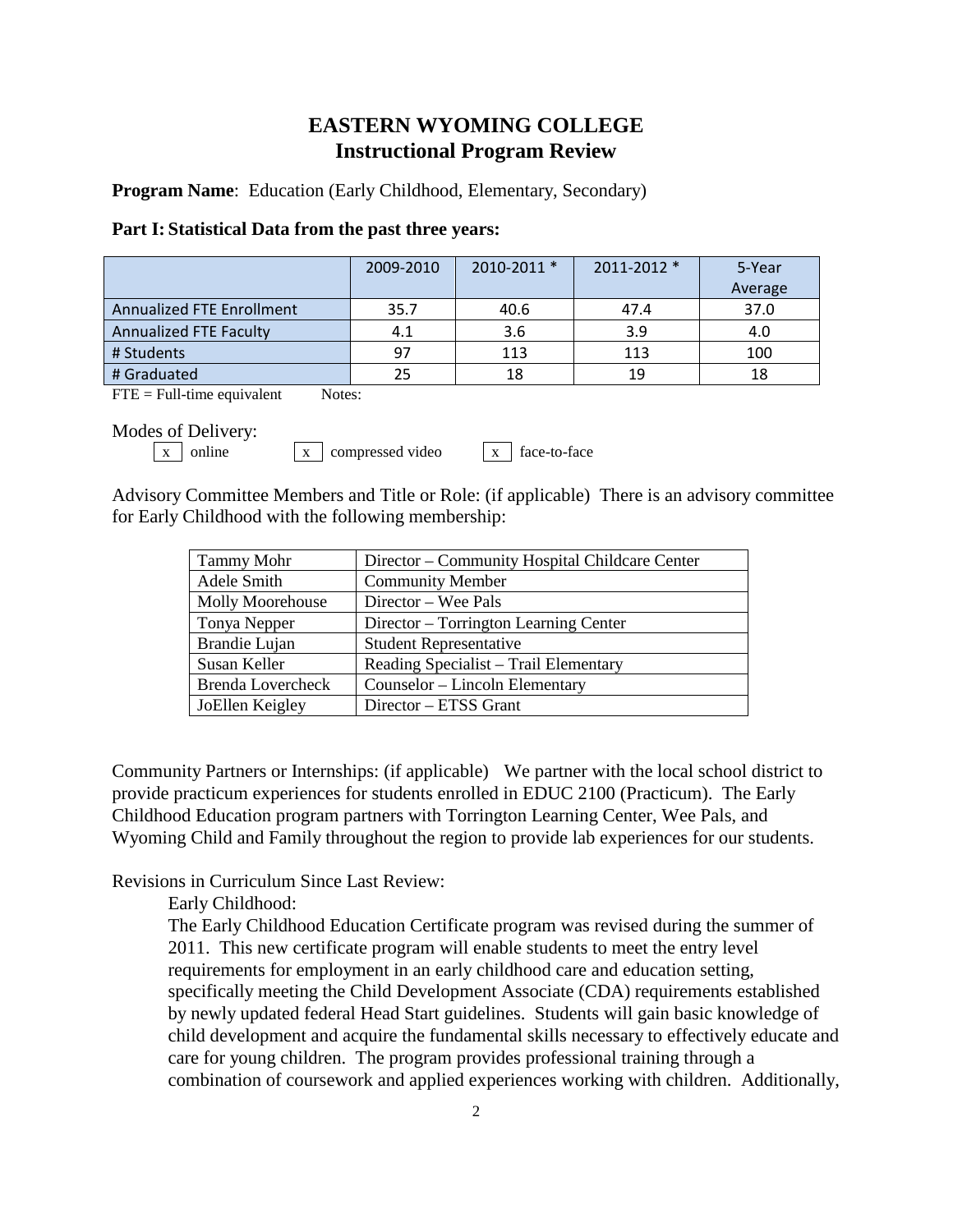the Early Childhood Education Associate program was altered to reflect a more appropriate sequencing of course offerings.

K-12 Education:

During the 2011-2012 school year, EDFD 2100 (Educational Psychology) was added as a requirement for an Associate's Degree, and an online section of the course was made available every other semester to complement the face-to-face course already being offered. A new rotation schedule was developed for classes in the department so that students will be able to access any needed classes each semester in at least one format (online or face-to-face).

#### **Part II Narrative Analysis**

### **Description of Community Need:**

Current Community Need/Growth of Industry: Goshen County School District is undergoing a period of transition. Enrollment has increased in the last decade, with a current student population of about 1827 students; 46% of whom are from homes classified as being of low socio-economic status. The community of Torrington is well positioned for growth, and has seen a 5.7% increase in population in the decade from 2000 - 2010. An incredible 83% of the county's population stays in the same house from year to year; creating a stable environment within which to work. The need for teachers continues to be strong, both locally, and throughout the EWC outreach area. As teachers retire or relocate, EWC graduates who have continued their studies at well-respected nearby 4 year colleges, return to fill positions in our local schools. The requirements of No Child Left Behind as they relate to accountability and related instructional needs of our schools create a continuing need for well trained teachers able to handle the challenges of a changing public school environment.

There is no more important work that readying the students of our community for entering school. During the semi-annual Early Childhood Education Advisory meeting held at EWC in May, it was the recommendation of the group that EWC work to design and implement a program that would enable early childcare personnel an alternative means of obtaining the CDA credentials. In particular, Wyoming Child and Family has a vested interest in this program because it will ensure their employees the necessary training required to work with children in their programs. In addition, new federal Head Start guidelines mandate that individuals working with children in programs funded with federal dollars will need to meet minimum education requirements by 2012 which, in many cases, means eventually obtaining a higher education degree. The advisory group expressed their support of this type of certificate program because not only does it meet the minimum employment requirements for most organizations, but it also will provide employees with college credit courses allowing them to continue their education.

EWC also provides course work to support the needs of paraprofessionals, substitutes, and other educators in need of recertification credits.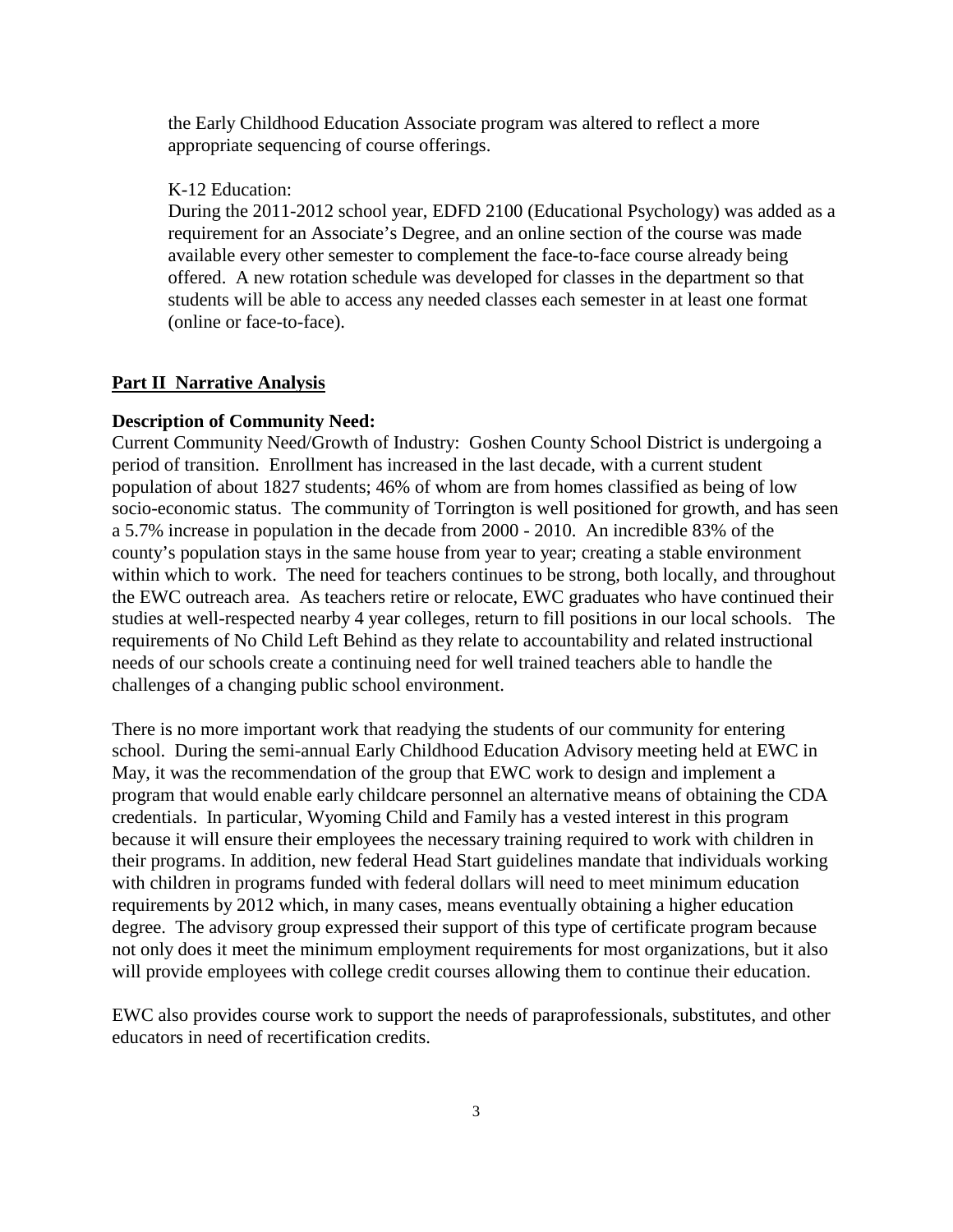## **Description of State and National Trends**

Based on the National Center for Education Information's Report authored by C. Emily Feistritzer entitled "Profile of Teacher in the U.S. 2011", there are currently 3.2 million public school teachers in the nation's public schools; 146,500 of which are new hires. The National Center for Education Statistics reports that the need for new teachers will be increasing due to the large numbers of teachers now retiring and increasing public school enrollments [\(www.nces.org\)](http://www.nces.org/). This well documented wave of teacher retirements is reflected in newspaper accounts and supported by statistical tracking. The 150,000 new teachers needed each year to meet the demands of a system undergoing unprecedented change will require newly credentialed teachers who emerge from pre-service training programs ready to tackle multiple issues of import in our public schools.

Preschool programs are expanding as readiness for Kindergarten becomes a factor for K-12 schools struggling with accountability. The National Institute for Early Education reported that "twenty-eight percent of America's 4-year-olds were enrolled in a state-funded preschool program in the 2010-2011 school year, indicating the importance of ensuring quality in existing programs and expanding access to all children." (Research, National Institute for Early Education) While parents strive to guide children's growth and development in the home, state and local governments bear primary responsibility for classroom-based education in the United States, with some help from federal funding. Programs that serve young children operate under a variety of names and auspices, including the federal Head Start program as well as privately and publicly funded child care. State prekindergarten programs play an increasingly important role as part of this larger array of programs. (Research, National Institute for Early Education)

| <b>United States</b>                                | Employment |           | Percent |     | <b>Job Openings</b> |
|-----------------------------------------------------|------------|-----------|---------|-----|---------------------|
|                                                     | 2008       | 2018      | Change  |     |                     |
| Public School Teachers (Bureau of Labor Statistics) | 3,476,200  | 3,944,900 |         | 13% | 468,600             |
| <b>Preschool Teachers</b>                           | 457,200    | 543,900   |         | 19% | 86,700              |
| Wyoming                                             | Employment |           | Percent |     | <b>Job Openings</b> |
|                                                     | 2006       | 2012      | Change  |     |                     |
| <b>Public School Teachers</b>                       | 22,500     | 26,500    |         | 15% | 4,500               |
| <b>Preschool Teachers</b>                           | 721        | 839       |         | 16% | 116                 |

Other information or comments that would assist the Curriculum and Learning Council: Note: the data for the State Employment Trends and the National Employment Trends are not directly comparable. The projection period for state data is from 2004-2014, while the projection for national data is from 2006-2016. Job Opening refers to the average annual Job openings due to growth and net replacement.

State and National Wages (from 2004 through 2014) K-12 Public School

| Location             | Pay    | Year or Period |        |        |        |        |
|----------------------|--------|----------------|--------|--------|--------|--------|
|                      | Period | 10%            | 25%    | Median | 75%    | 90%    |
| <b>United States</b> | Hourly | 14.67          | 20.06  | 22.90  | 28.36  | 31.27  |
|                      | Yearly | 35,350         | 48,350 | 55,350 | 68,350 | 75,350 |
| Wyoming              | Hourly | 16.31          | 21.72  | 24.60  | 30.02  | 37.05  |
|                      | Yearly | 39,300         | 52,350 | 59,300 | 72,350 | 89,300 |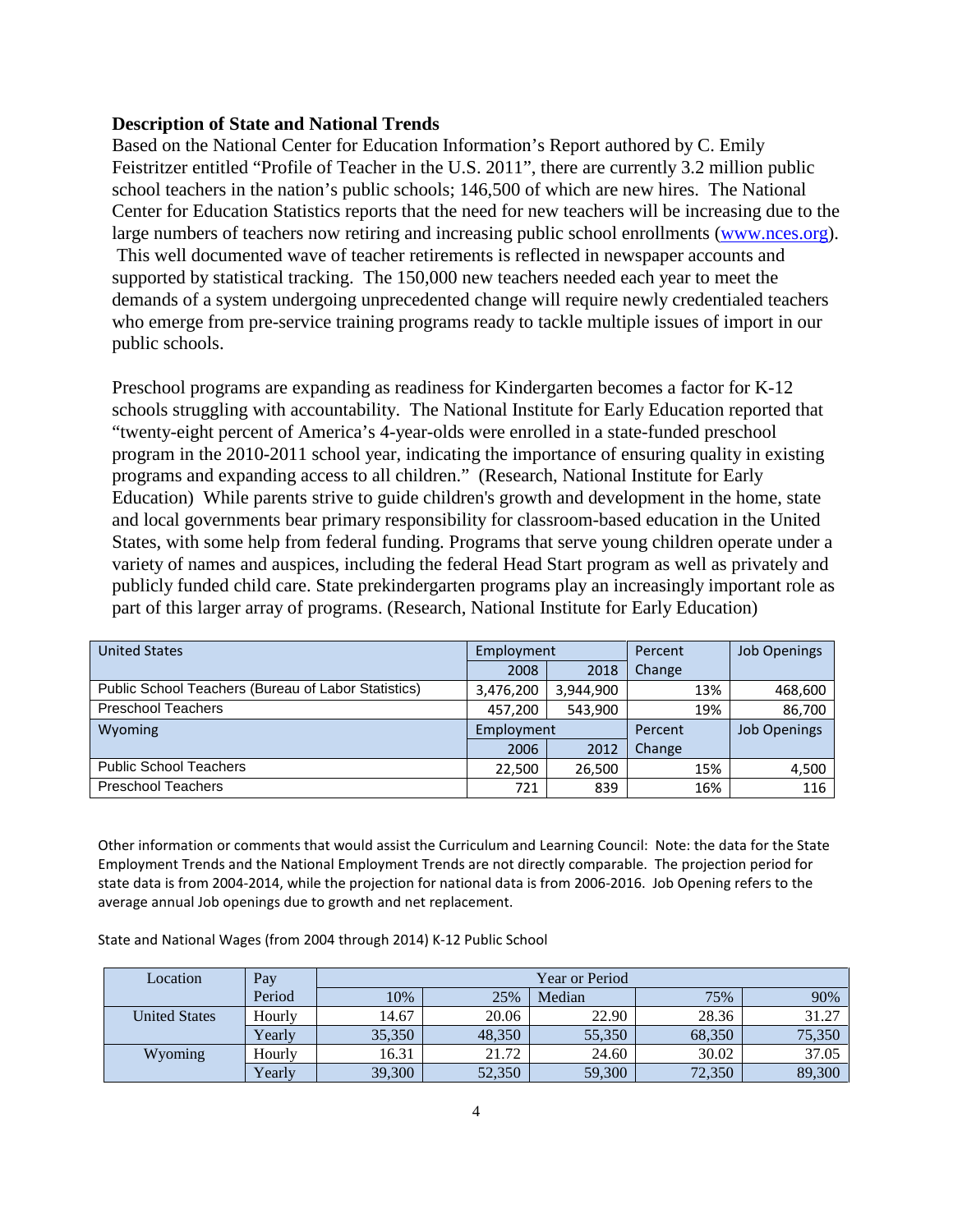| Location             | Pay    | Year or Period |          |          |          |          |
|----------------------|--------|----------------|----------|----------|----------|----------|
|                      | Period | 10%            | 25%      | Median   | 75%      | 90%      |
| <b>United States</b> | Hourly | \$8.27         | \$9.65   | \$12.35  | \$16.55  | \$22.52  |
|                      | Yearly | \$17,200       | \$20,080 | \$25,700 | \$34,420 | \$46,830 |
| Wyoming              | Hourly | \$7.95         | \$9.12   | \$12.53  | \$16.24  | \$19.69  |
|                      | Yearly | \$16,540       | \$18,960 | \$20,060 | \$33,780 | \$40,950 |

State and National Wages (from 2004 through 2014) Preschool

Other information or comments that would assist the Commission: Information on this chart was from Wyoming Employment Projections [http://doe.state.wy.us/lmi/proj2005/long\\_occ2014.htm.](http://doe.state.wy.us/lmi/proj2005/long_occ2014.htm) Wage data are collected by each state through the Occupational Employment Statistics (OES) survey, conducted by the Bureau of Labor Statistics (BLS) at the U.S. Department of Labor. National wage estimates are developed by BLS. State and national occupation information is classified using the Standard Occupation Classification (SOC) system.

# **Activities in Support of Student Recruitment and Retention**

EWC Faculty members participate in ongoing advising and recruitment activities in conjunction with our Admissions Office. Scheduled meetings with prospective students provide opportunities to coordinate with students and their families prior to registration. Summer registration days and scheduled ongoing advising sessions ensure that students are able to graduate on time ready to transfer to the four year institution of their choosing. Small class sizes and personal attention of faculty make EWC a premier choice for families wanting a firm foundation for ongoing college studies.

In addition, the Early Childhood Education program coordinator works closely with Wyoming Child and Family to recruit new and prospective employees to the program as a means of obtaining appropriate certification for employment. Students are recruited throughout the Eastern Wyoming College service area via outreach coordinators, Wyoming Child and Family and Wyoming Workforce. Additionally, potential students are recruited via the Workforce Director at EWC and the WY Quality Counts program at the state level.

# **Assessment of Student Learning:** Analysis of Student Learning.

Each of the courses in the department has an integrated body of evidence utilized to determine student competencies associated with course objectives. Students earning an Associate of Arts degree in Education complete the CAAP test and an individual exit interview with EWC faculty. During the interview process, now formalized in the Capstone Course EDUC 2800, students present their teaching portfolio, constructed throughout their experiences in EWC education courses. Students also complete a written evaluation of their overall experiences at EWC; identifying the courses and activities perceived as most helpful.

Classroom assessment techniques are utilized and tracked in education courses each semester with rubrics and empty outlines commonly employed. Students are encouraged to provide input on rubrics as they are developed, and are fully aware of grading expectations in each of their education courses.

Annually, one course in the department is selected for Course Assessment to ensure that course activities and objectives align with EWC's core competencies.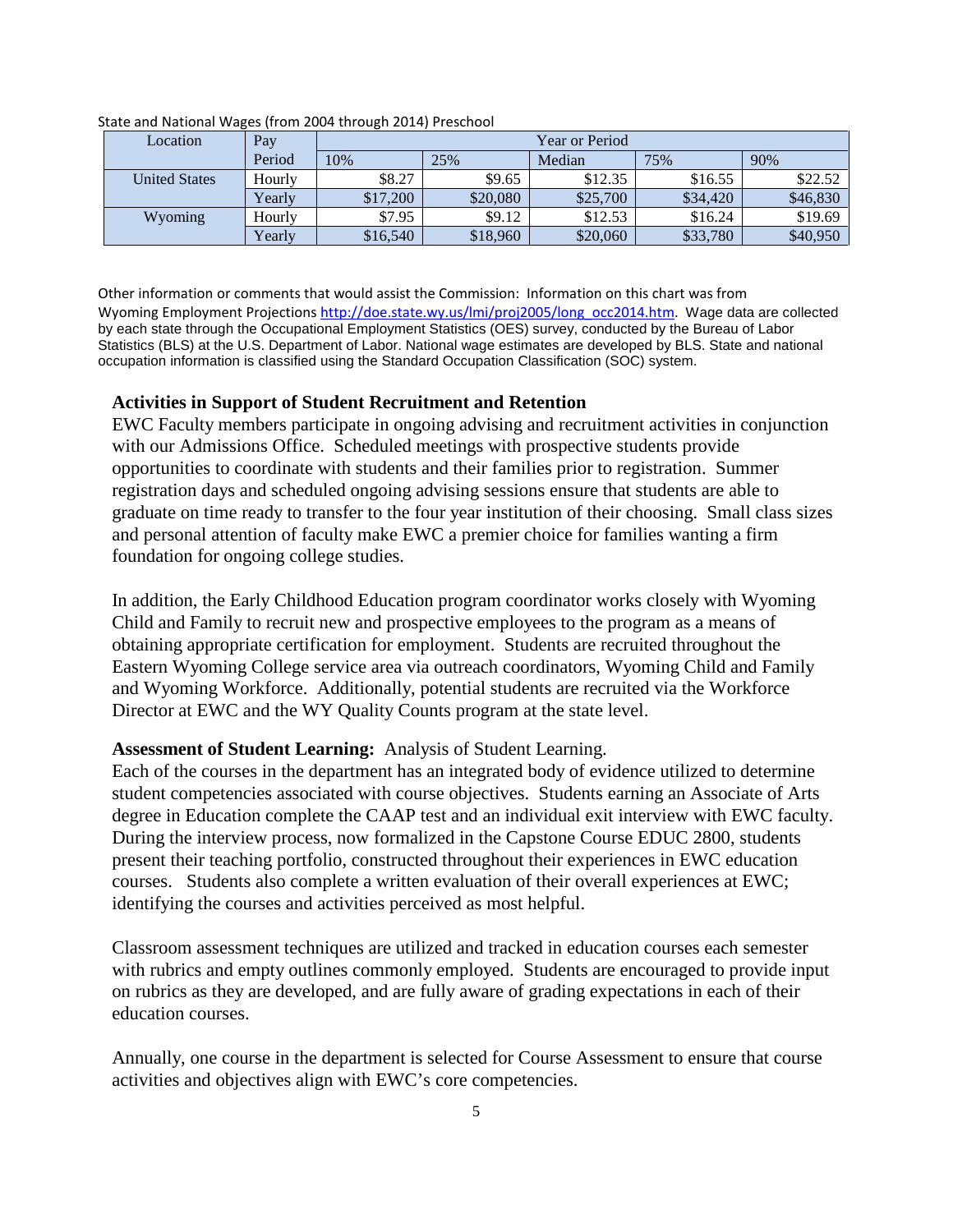# **Strengths of the Program and Faculty:**

EWC's Education Department faculty provides a well rounded experience for students beginning their career in education. Expertise in curriculum, instruction, school leadership, and best practices in teaching is leveraged through cooperative planning and articulation between other community colleges and universities in the area to ensure a quality experience for students. Practicum experiences in the field help to provide practical, hands-on opportunities for students in areas of their choosing. Two full time instructors in the areas of preschool and K-12 education are housed in Torrington, with multiple adjuncts and other faculty throughout the service area; totaling 3.9 total positions. Faculty from departments other than education teach required course work in areas such as Mathematics.

Areas for Improvement:

### **K-12 Education**

Goal: Build flexibility for students through scheduling and use of technology.

One of the issues for our students is the availability of needed courses as they progress through their K-12 program. Students at EWC need to have each of the required courses offered each semester. Students in the service area and around the state would benefit from having each of the required courses available online each semester. This need is most pronounced in the area of mathematics. Issues of sequencing and availability of our math courses make it difficult for students to complete on time, and we find our students turning elsewhere for their math credits, or moving on without completion of their associate's degree.

#### **Preschool**

Goal: Increase course offerings for Early Head Start professionals.

Due to changes in the federal legislation for the Head Start and Early Head Start programs there is a lack of appropriate course offerings for professionals working in Early Head Start. These individuals need more infant/toddler development classes in order to fulfill their employment requirements.

# **Part III Recommendations Faculty Recommendations:**

# **K-12 Education**

Recommendation 1:

Partner with the math department to clarify the needs of our students in the area of mathematics and build more flexibility into scheduling of math classes so that students can begin the needed math sequence in both fall and spring semesters, and take the math courses out of sequence if that fits their needs and schedule.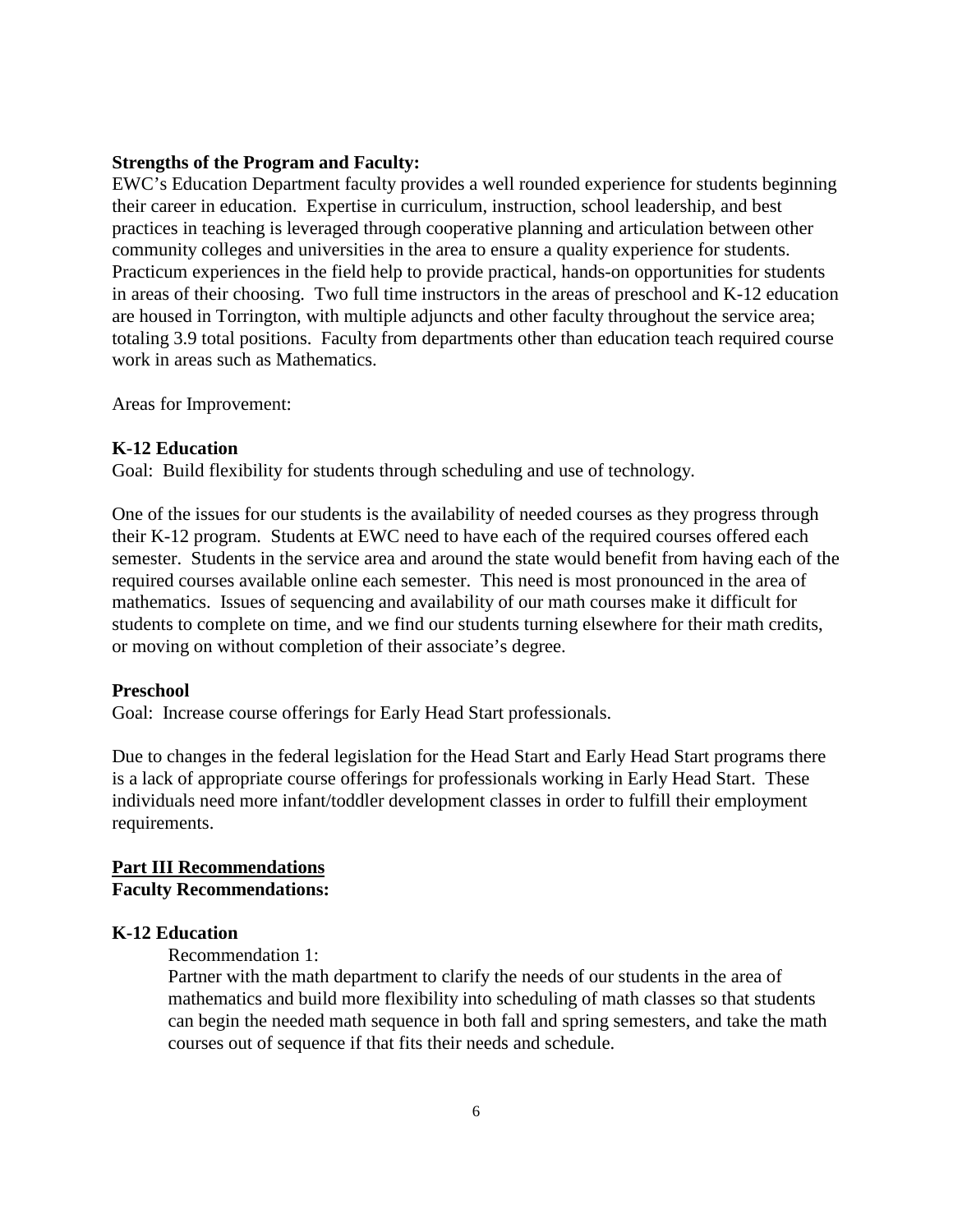### Recommendation 2:

Build faculty capacity so that it will be possible to offer each of the required program courses each semester, both online and in a face-to-face setting. As students across the country continue to access more courses online, we can build student numbers by making it convenient for students across the state to select our courses for credit at EWC or for transfer credit elsewhere. Eventually, a full time faculty member could be needed to partner with the current K-12 faculty to make this possible as student numbers increase.

#### Recommendation 3:

Partner with the art and music departments to create courses for elementary teachers that could be utilized for humanities or cultural awareness credits as well as visual/performing arts credits for graduation. If articulated, these credits could transfer to four year colleges in Nebraska and Wyoming; creating a leg up for our students as they continue their studies.

### Recommendation 4:

Continue recruitment efforts and develop a four semester education scholarship for students entering the program to encourage enrollment and continuity.

# **Preschool**

# Recommendation 1:

Develop online course offerings that will meet the educational requirements of those individuals working in an Early Head Start preschool program.

#### Recommendation 2:

Explore possibilities of a partnership with WMCI to provide childcare for their employees. This would not only benefit WMCI but it would allow for a valuable student practicum site as well as provide quality childcare for EWC employees and students.

# **Overall**

#### Recommendation 1:

Explore opportunities to partner and collaborate with Goshen County schools and/or other entities to develop a lab school for pre-school and elementary age children.

## **Action Plans - Year One through Year Three (attached)**

#### **Advisory Committee Recommendations:**

The Early Childhood Advisory committee recommended that EWC develop and offer course offerings to help fulfill Early Head Start employment requirements. In addition, the committee suggested that EWC continue to collaborate with Wyoming Department of Workforce Services to offer STARS credits.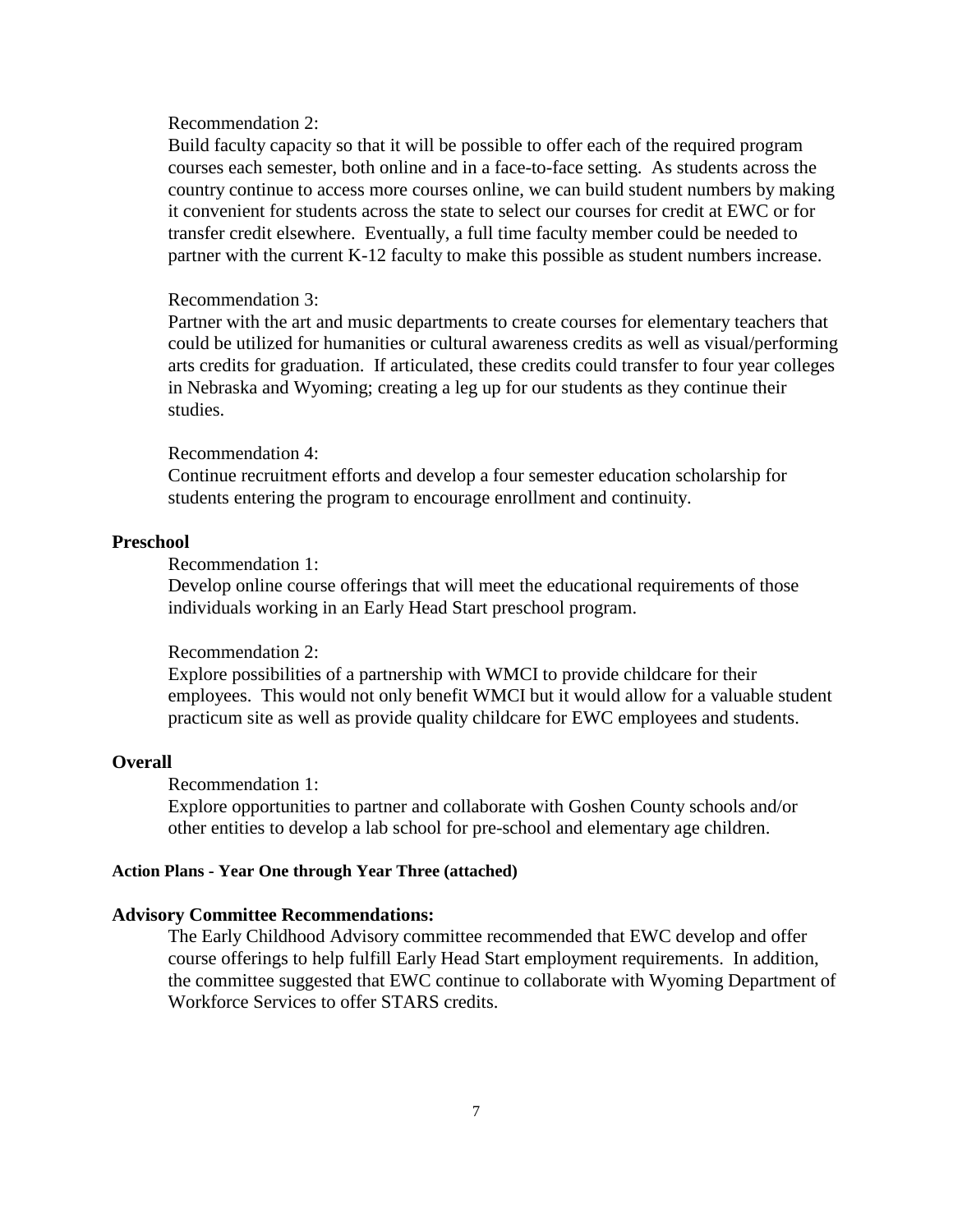# **Division Chair Recommendations:**

I have read the Instructional Program Review 2011-2012 for the EWC Education Program authored by instructors Muriel de Ganahl and Kate Steinbock and I agree with their view of the current status of the program and their assessment of future need. They have taken this information and created a set recommendations and goals to maintain and build upon their success. To be specific, they find community partnerships critical to continued achievement particularly in the area of teaching internships. To that end they have an advisory committee of community members from the field of early childhood education.

Maintenance of the program's learning foundation includes ongoing curriculum revisions, updated sequencing of classes and added requirements. The instructors' teaching philosophy places rigor and assessment as priorities in student learning. The learning outcomes are then compiled and tracked through multiple assessments and incorporated into future short term and long term decisions about the program. Proactive recruitment by personally engaging potential students in the community is a priority followed by an active advising role to maintain student retention. This along with close program collaboration between UW and EWC to facilitate student transfer helps to maintain a successful program. To promote and support all of these activities the following goals have been set:

1. Establish partnerships with other EWC programs such as Math, Art and Music.

- 2. Establish a four semester Education Scholarship.
- 3. Add faculty to teach increased course offerings in class and on line.

4. Establish partnerships with Goshen County Schools and WMCI for the possibility of a development of a lab school for pre-school and elementary school children and a site for EWC student practicums.

The appraisal of the current state of the EWC Education Program and the instructors' recommendations and goals for the future as described above offer a path to success which I believe should be supported.

# **Vice President's Recommendations:**

The Education Programs at Eastern Wyoming College are significant contributors to the overall FTE and represent one of the strongest areas of transfer education. Indeed, the need for teachers in Wyoming is expected to increase substantially within the next 10 years as more and more classroom instructors retire. Nationwide, the need is expected to be even greater. Both Muriel and Kate are well qualified and have been involved in statewide conversations and articulations with other education programs from the community colleges, the University of Wyoming, and Chadron State College. A recently retired instructor, Janan McCreery, still stays involved in our programs by coordinating the early childhood grant with WY Quality Counts and by being an adjunct instructor. In the outreach, there are several experienced K-12 instructors who also